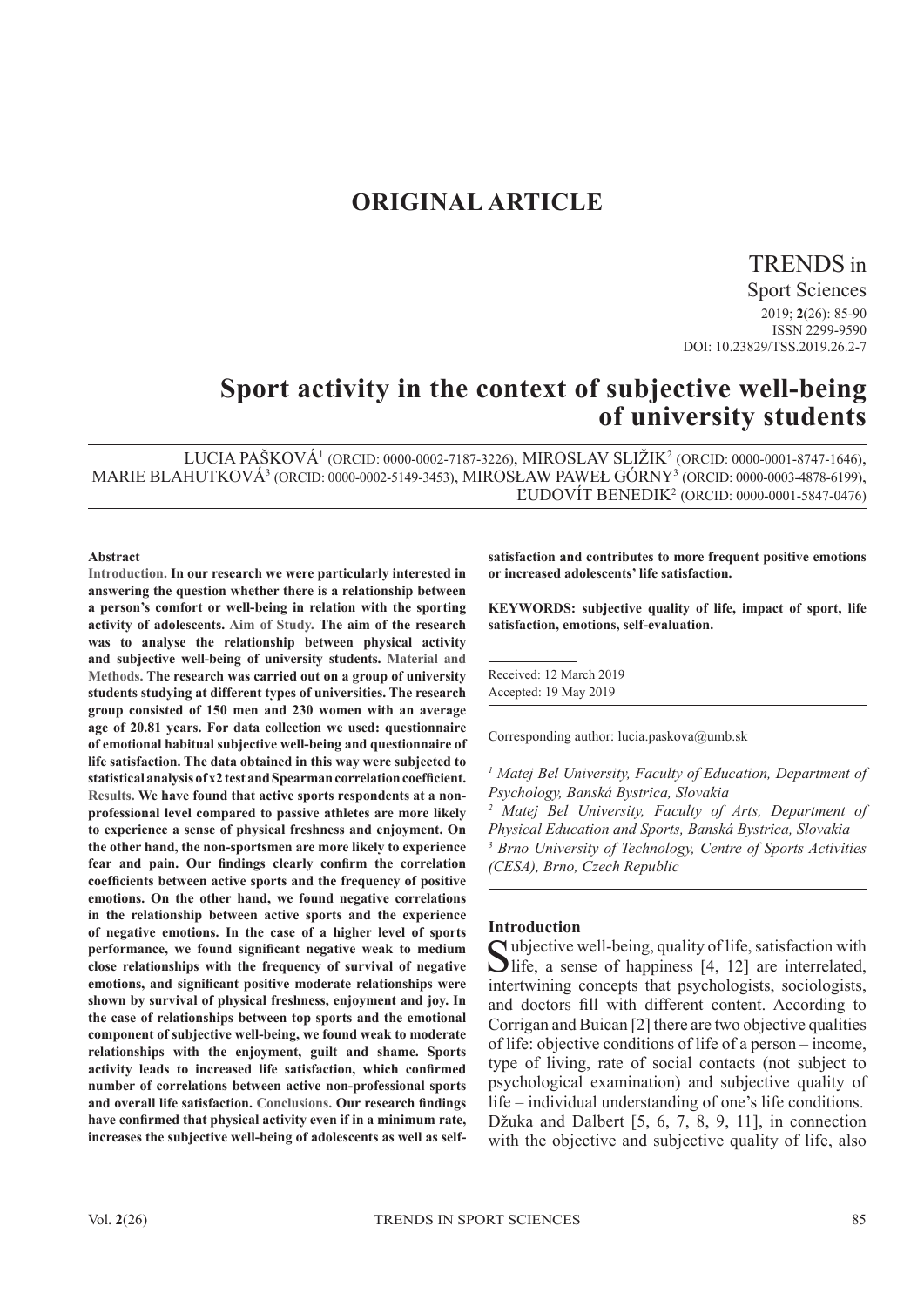define the third construct – subjective well-being – the emotionally assessed conditions of one's life (frequency of positive and negative emotions). Džuka [10] currently describes 4 streams of research focusing on the relationship of quality of life and subjective well-being, which implies the terminological lack of clarity of both constructs that the various authors identify differently. In our contribution we decided to start from the 4th stream in which subjective well-being is an indicator of the quality of life. This approach is represented by the theory of Diener [4] which we come out of, and according which, the subjective well-being consists of two components.

The emotional component is expressed by the frequency of positive and negative emotions. It comes out of the circular model of affective reactions, which distinguish two dimensions: positive emotions (represents by adjectives of positive emotions – pleased, active), negative emotions (represents by adjectives of negative emotions – angry, worried) [17]. It is measured by the personal statement of experience frequency of negative or positive emotions. It is based on homeostasis principle (the possible change is emended to the original level which is typical for that specific person).

Cognitive – evaluative component is expressed by the cognitive evaluating personal satisfaction with one's own life (the content is nearly identical with the human well-being and it functions on the principle of psychological equilibrium – after possible change it can be emended on different level as well) it is measured on base of person statement, which through cognitive processes evaluates how the person is satisfied with one own life in general and also in its specific areas.

For example, Fahrenberg [13] characterizes life satisfaction as an individual assessment of past and present conditions of life and the expected life perspective. The author distinguishes satisfaction with life as a whole and also the satisfaction with these specific areas of life of each of us: health, work and occupation, financial situation, leisure, marriage and partnership, relationship with one's own children, self-satisfaction, sexuality, friends, acquaintances and relatives and housing.

Overall life satisfaction is considered to be a linear additive satisfaction function in different areas of life [1]. Health satisfaction has a direct impact on life satisfaction, but this does not apply to the impact of job satisfaction [4]. Abel and Frank are the best known for the theories of physical well-being.

Abel, according to [3], coming out of WHO concept, which distinguishes between physical, mental and social well-being and claims that subjective well-being has demonstrable effects on human thinking and action. According to this author, there may be an interaction between positive emotional mood, thinking and action of the person to update the three types of variables (mediators) that affect the person's condition: general current mediators (physiological – psychological activation associated with a positive mood), specific current mediators (deliberate thought, processes and activities) and long-term mediators (self-empowerment, reciprocity). Abel assumes that there are two components forming physical subjective wellbeing:

1. evidence of difficulties (perceived difficulty status), 2. evidence of physical abilities.

Frank, empirically – based on several journal entries related to the positive physical state of mind, asked some volunteers, who were able to recall the situation when they felt physically positive to indicate what their positive mood was, what they felt. She has classified the forms of described emotions into 15 summaries, to whose she has created five fundamental dimensions. These dimensions were used to design .The current physical subjective well-being questionnaire", and by the factor analysis she came to 7 physical well-being factors:

- 1. satisfaction with the momentary physical state,
- 2. comfort and relaxation,
- 3. vitality and joy of life,
- 4. pleasant fatigue,
- 5. release of enjoyment and feelings of pleasure,
- 6. ability to concentrate and react,
- 7. briskness and pleasant body feelings.

The main structural elements of physical subjective well-being are, according to this model, the currently experienced positive body feelings. In this theory, the question of habitual physical well-being remains open compared to Becker's model.

#### **Aim of Study**

In our research, we were particularly interested in the question whether there is a relationship between subjective adolescent well-being and sporting activity. On the basis of theoretical analysis, we assumed the existence of a statistically significant correlation between the level of sporting activity and the frequency of experiencing positive and negative emotions. In accord with older research by Abel and Frank according to [3], on physical well-being, we expect sporting activity to lead to more positive emotions. At the same time, we expected a positive correlation between sporting activity and life satisfaction. Based on the findings that physical activity can increase human immunity and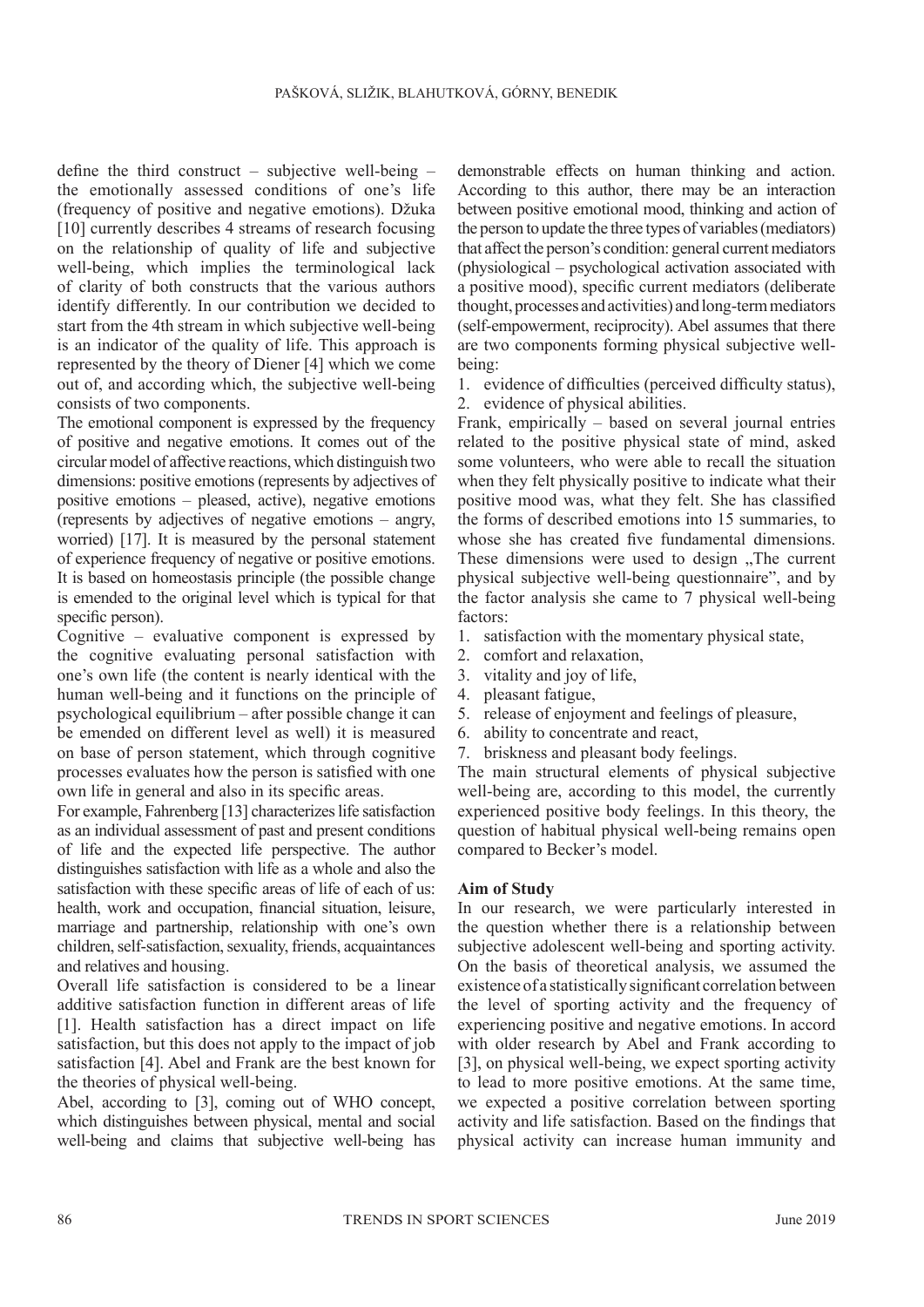health, we expect it to positively influence cognitive judgment about respondents' own lives.

#### **Material and Methods**

The research sample consisted of 380 undergraduates – 150 men and 230 women aged 17 to 23, studying at different types of universities across the SR. The average age was 20.81. Based on the respondents' sporting activities, the research group was divided into 4 groups – passive sport, sport at non-professional level, sport at national level and sport at the top (representative) level.

The following questionnaires were used to collect data: SEHP – The emotional habitual subjective well-being questionnaire [9]. It is a brief tool for measuring emotional habitual subjective well-being, which distinguishes positive and negative aspects of living emotions, while integrating body . It does not measure the intensity of surviving current emotions, but it detects the frequency of survival of individual states in a longer period of time, which the authors of the questionnaire divided into a positive mood and a negative mood [9]. Positive mood: joy, happiness, enjoyment, briskness. Negative mood: fear, guilt, sadness, pain, anger, shame. The questionnaire consists of 10 questions and respondents express their response to the frequency of experiencing a particular emotion on a 6-degree.

The so-called Life Satisfaction Questionnaire [13, 16] is intended for objective assessment of overall life satisfaction and satisfaction with life in individual areas. The questionnaire consists of 70 items that are assigned to 10 areas identifying satisfaction with a particular area of life: health, work and employment, financial situation, free time, marriage and partnership, self-confidence, sexuality, friends, acquaintances and relatives, living conditions and children. As each area was identified separately, we have for our purposes taken out the item "satisfaction with own children" because of the simple reason that most of the respondents do not have their own children yet.

In the first phase of data processing, we used Kolmogorov–Smirnov test of normality in Lilliefors modification, based on which we used nonparametric statistical methods in further calculations, from which we gained the further research findings. As it was mainly the determination of interrelations, the main method was the correlation analysis – Spearman coefficient of correlation. To identify the significance of differences (among several groups of adolescents in terms of sporting activities levels) the Chi-quadrat was used.

### **Results**

There are represented only the tables containing the most significant differences between the groups of adolescents divided according to the level of sport activity. As shown in Tables 1 and 2, our findings clearly support the assumption that sports activity contributes significantly to increasing the frequency of experiencing positive emotions.

We found that respondents active at non-professional levels compared to passive athletes are more likely to experience a sense of physical freshness ( $\chi^2 = 28$ \*\*\*), that naturally comes with sport, and which may increase with sport and physical activity increasing. These respondents are also more likely to experience enjoyment ( $\chi^2 = 16.8$ \*\*\*). On the other hand, the nonsporting respondents are more likely to experience fear ( $\chi^2$  = 21.3\*\*\*) and pain ( $\chi^2$  = 13.5\*\*\*), which may be associated with worse immunity and it is clear that the immunity can be improved by doing sports.

**Table 1.** The significance of variants in emotional component of subjective well-being (SEHP) from the viewpoint of sports activity among the respondents passively engaged in sports and those actively engaged in sports on a non-professional basis

| Variable SEHP            | Chi-Square | df | p       |
|--------------------------|------------|----|---------|
| <b>Briskness</b>         | 28.0       | 3  | 0.000   |
| Fear                     | 21.3       | 3  | 0.000   |
| Pleasure                 | 16.8       | 3  | 0.000   |
| Pain                     | 13.5       | 3  | 0.000   |
| <b>Positive emotions</b> | 11.0       | 3  | 0.001   |
| <b>Negative emotions</b> | 7.4        | 3  | 0.012   |
| Guilt                    | 5.0        | 3  | 0.17035 |
| Shame                    | 4.6        | 3  | 0.20097 |
| Sadness                  | 3.6        | 3  | 0.30293 |
| Anger                    | 3.5        | 3  | 0.32035 |
| Joy                      | 0.7        | 3  | 0.88289 |
| Happiness                | 0.1        | 3  | 0.99454 |

To get the most valuable analysis of relation between subjective well-being and sporting activity the corelative analysis has been done with the outcomes of the research.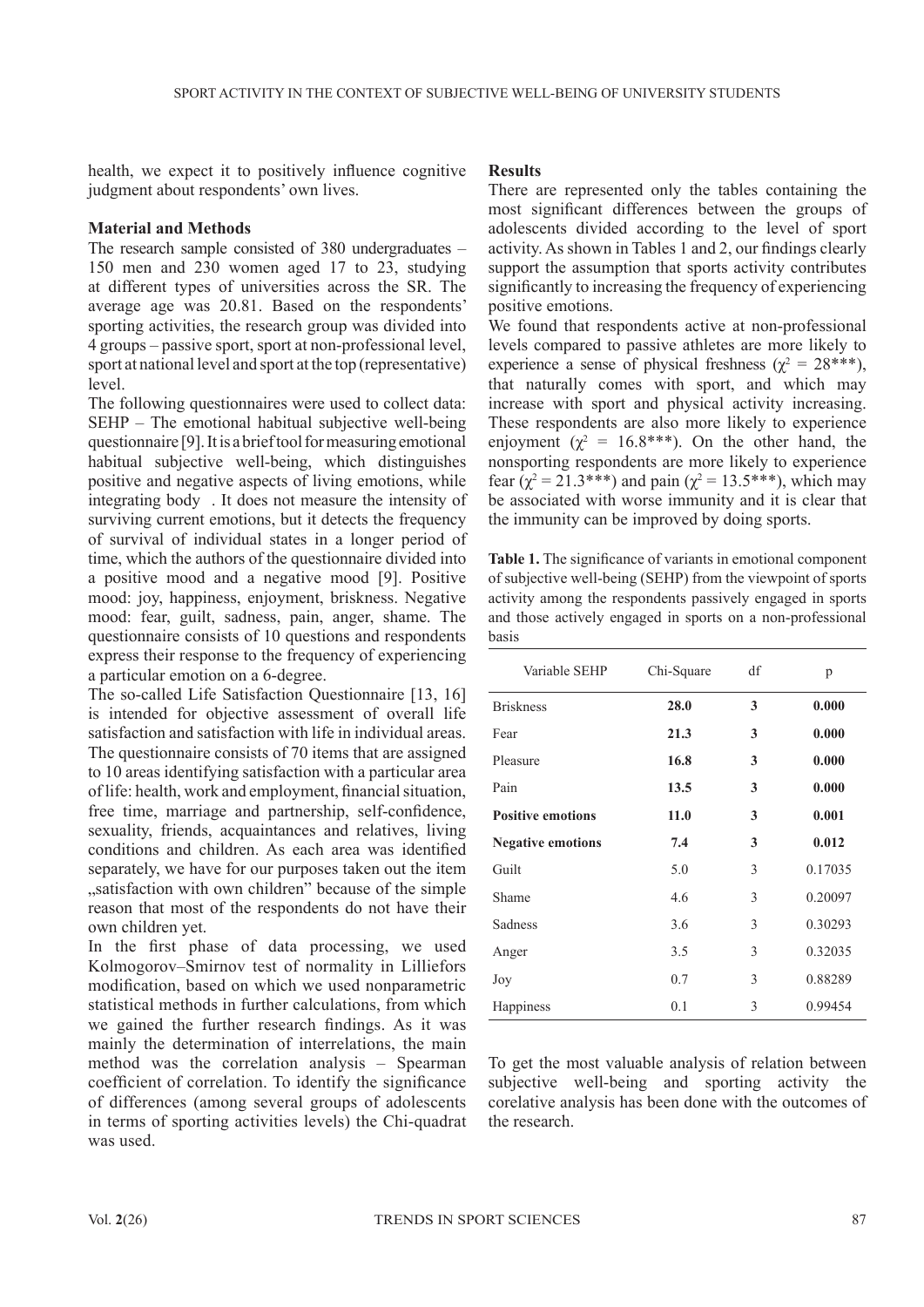| Variable SEHP               | $\theta$    | 1           | $\overline{c}$ | 3         |
|-----------------------------|-------------|-------------|----------------|-----------|
| Pleasure                    | $-0.225***$ | $0.351***$  | $0.401***$     | $0.221**$ |
| Physical<br>briskness       | $-0.125$    | $0.435***$  | $0.335***$     | 0.065     |
| Joy                         | $-0.149$    | $0.446***$  | $0.488***$     | 0.145     |
| Happiness                   | $-0.285**$  | $0.322**$   | 0.153          | 0.268     |
| Anger                       | 0.058       | $-0.336***$ | $-0.288***$    | 0.147     |
| Gilt                        | 0.112       | $-0.255$    | $-0.022$       | $0.324**$ |
| Shame                       | 0.157       | $-0.153$    | $-0.069$       | $0.339**$ |
| Fear                        | 0.185       | $-0.458***$ | $-0.427***$    | $-0.088$  |
| Pain                        | 0.078       | 0.029       | 0.037          | 0.047     |
| Sorrow                      | 0.058       | $-0.221**$  | $-0.145$       | $-0.185$  |
| <b>Positive</b><br>emotions | 0.046       | $0.425***$  | $0.388***$     | 0.899     |
| <b>Negative</b><br>emotions | 0.024       | $-0.364***$ | $-0.315***$    | 0.135     |

**Table 2.** Correlation coefficients expressing the relationships among the emotional component of subjective well-being and the degree of sports activity

The cognitive component of subjective well-being and physical activity relations are presented in Tables 3 and 4.

**Table 3.** The significance of differencies in cognitive component of subjective well-being (SEHP) from the viewpoint of the sports activity among the respondents passively engaged in sports and those actively engaged in sports on a non-

professional basis Variable DŽS Chi-Square df p Own personality **18.8 3 0.000** Health **17.4 3 0.001** Job and occupation **9.8 3 0.012 Life satisfaction** 6.4 3 0.092 Marriage or partnership  $6.3$   $3$  0.098 Sexuality 5.9 3 0.117 Friends, relatives 3.6 3 0.314 Financial situation 3.2 3 0.364 Living condition  $3.0$   $3.0$   $3.97$ Free time 1.6 3 0.665

0 – passive sportsmen \*p <0.05<br>1 – active non-professional level sportsman \*\*p <0.01

1 – active non-professional level sportsman \*\*p <0.01<br>2 – active sportsmen at the national level \*\*\*p <0.001  $2$  – active sportsmen at the national level

3 – professional sportsman

Our findings clearly confirm the correlation coefficients between active sports and the frequency of positive emotions ( $r = 0.425$ \*\*\*), namely joy ( $r = 0.446$ \*\*\*), bodily freshness ( $r = 0.435***$ ), enjoyment ( $r = 0.351***$ ) as well as between active sports and happiness  $(r =$  $= 0.322$ <sup>\*\*</sup>). On the other hand, negative correlations were found in the relationship between active sporting and experiencing negative emotions  $(r = 0.364***)$ , especially anger (r =  $-0.336$  \*\*\*), fear (r =  $-0.458$ \*\*\*), and sadness  $(r = -0.221**)$ . In the case of a higher level of sports performance (active sportsman at the national level), we found significant negative weak to medium close relationships with the frequency of experiencing the negative emotions  $(r = -0.315***)$  in particular anger (r =  $-0.288$ \*\*\*) and fear (r =  $-0.427$ \*\*\*). On contrary, significant positive medium close relationships were shown to experience  $(r = 0.388***)$  especially the body briskness experiencing survival  $(r = 0.335***);$ pleasure  $(r = 0.401***)$  and joy  $(r = 0.488***)$ . In the case of relationships between top sports and the emotional component of subjective well-being, we found a weak to medium relationship with the experience of pleasure( $r = 0.221**$ ); guilt ( $r = 0.324**$ ) and shame  $(r = 0.339**)$ .

**Table 4.** Correlation coefficients expressing the relationships among the cognitive component of subjective well-being (DŽS) and the degree of sports activity

| Variable DŽS               | $\mathbf{0}$ | 1          | $\overline{2}$ | 3          |
|----------------------------|--------------|------------|----------------|------------|
| Health                     | $-0.343***$  | $0.389***$ | $0.471***$     | $-0.213**$ |
| Job and<br>occupation      | 0.016        | 0.058      | $0.187**$      | 0.027      |
| Financial<br>situation     | 0.013        | $0.352*$   | $0.281**$      | 0.048      |
| Free time                  | 0.022        | $0.313*$   | $0.214*$       | 0.042      |
| Marriage<br>or partnership | 0.075        | 0.012      | $-0.113$       | 0.114      |
| Own<br>personality         | $-0.198**$   | $0.458***$ | $0.424*$       | $0.359*$   |
| Sexuality                  | 0.049        | $0.447***$ | $0.423*$       | $0.414*$   |
| Friends.<br>relatives      | 0.092        | $0.241**$  | $-0.088$       | $-0.017$   |
| Living<br>condition        | 0.027        | 0.005      | 0.168          | 0.131      |
| Life<br>satisfaction       | $-0.351**$   | $0.455**$  | $0.389**$      | $-0.015$   |
| $0$ – passive sportsmen    |              |            | ${}^*p < 0.05$ |            |

1 – active sportsmen at the non professional level  $*_{p} < 0.01$ 

2 – active sportsmen at the national level \*\*\*p  $< 0.001$ 

3 – professional sportsmen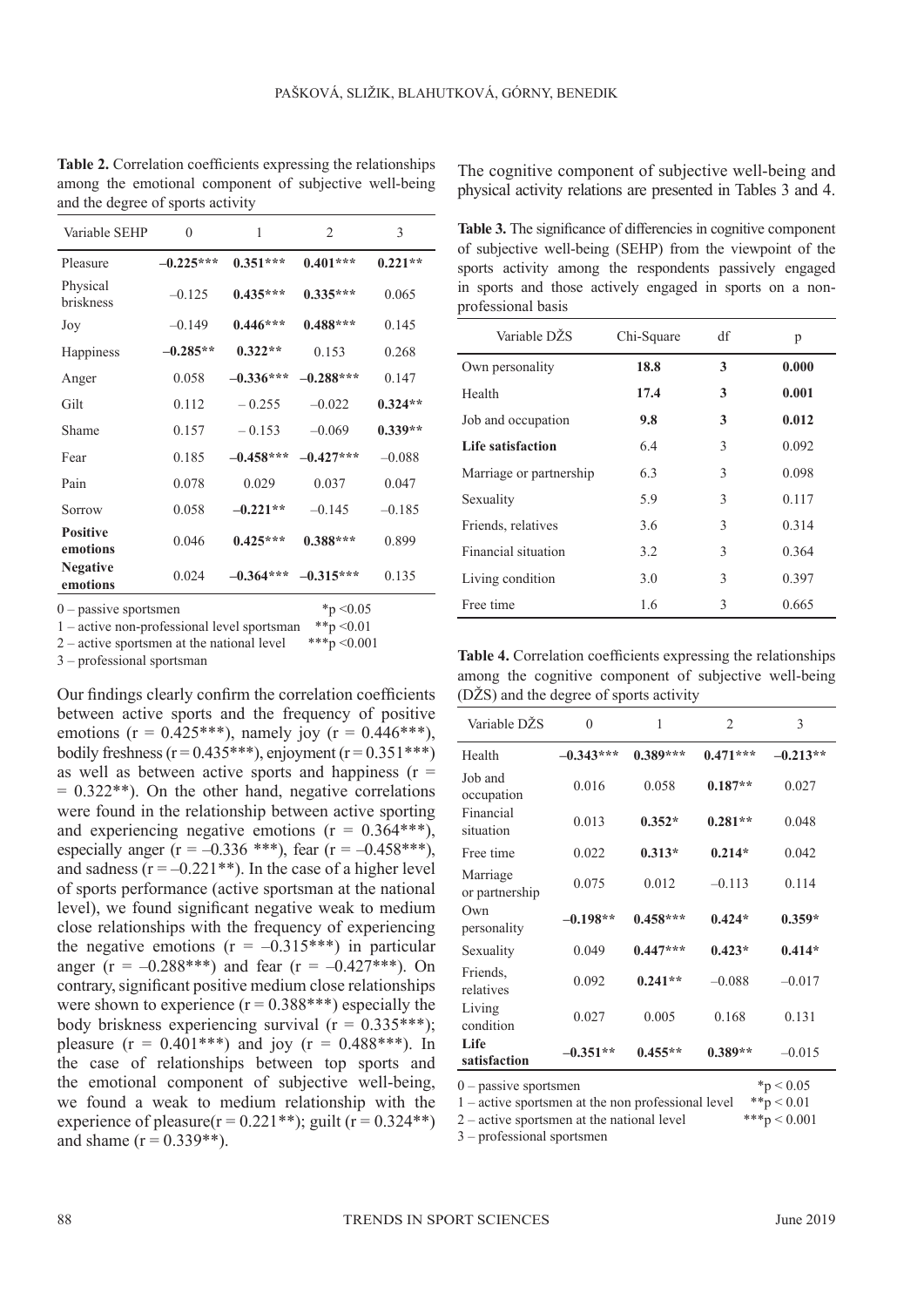We are able to state that sporting activity positively leads to increased life satisfaction, confirming a number of correlations between active non-professional sports and overall life satisfaction ( $r = 0.455***$ ), as well as health satisfaction  $(r = 0.389***)$  or personal satisfaction  $(r = 0.458***)$ . On the other hand, the nonsporting respondents are less satisfied with their lives as well as  $(r = -0.351^{**})$ , with themselves  $(r = -0.198^{***})$ and also with their health  $(r = -0.343***)$ . We found a significant medium relationship between overall life satisfaction and the level of activity at non-professional  $(r = 0.455**)$  and also active athletes at the national level  $(r = 0.389**)$ . In both cases, medium significant positive relationships with self-satisfaction and sexuality were found. Interesting but also logical is the finding that neither non-sportsmen respondents nor top-level respondents are satisfied with the area of their health condition  $(r = -0.213**)$ .

### **Discussion**

The reason why the level of dissatisfaction with own health condition is the same or similar with nonsportsmen or with professional sportsmen at the top levels can be explained by these factors: the difficulty, extent and frequency of sporting activity among top athletes compared to active athletes at unprofessional or semi-professional levels, as well as the injuries that top athletes often have. Other research findings confirm that any sporting activity leads to the satisfaction of adolescents with the area of sexuality, to the satisfaction of their own person, and positively affects self-confidence, which we consider to be a significant determinant of performance motivation.

### **Conclusions**

The results of statistical calculations clearly confirmed that physical activity in the "active sportsman" (nonprofessional) and "active sportsman at the national level" (semi-professional) clearly increases the frequency of experiencing positive emotions (especially joy and physical freshness) and reduces the frequency of experiencing negative emotions (especially fear and anger). The emotional state can be considered as a projection of the intellectual stimulation results, while the physical state as a projection of emotional processes results [14]. Our research findings have confirmed that physical activity, even in a very rare frequency, increases the subjective well-being of adolescents as well as self-satisfaction and contributes to more frequent positive emotions or increased adolescent life satisfaction. The sporting activity is a way of spending

free time, which also increases the physical condition and also contributes to the formation of the body – improving the physical appearance, which is a very important part of the self-image for this age group. The physical education teacher with his attitude has also a very significant impact on participation in physical activity [15]. All of this is likely to have an impact on the formation of a positive self-consciousness and, consequently, being able to be successful and vital in the areas of the study, work or sport.

### **References**

- 1. Campbell A, Converse PE, Rodgers WL. The quality of American life: perceptions, evaluations, and satisfactions. New York: Russell Sage; 1976.
- 2. Corrigan P, Buican B. The construct validity of subjective quality of life for the severely mentally ill. J Nerv Ment Dis. 1995; 183(5): 281-285. DOI: 10.1097/00005053- 199505000-00001.
- 3. Diener E, Suh E. Measuring quality of life: economic, social, and subjective indicators. Soc Indic Res. 1997; 40(1-2): 189-216. DOI: 10.1023/A:1006859511756.
- 4. Diener E. Subjective well-being: the science of happiness, and a proposal for a national index. Am Psychol. 2000; 55(1): 34-43. DOI: 10.1037/0003-066X.55.1.34.
- 5. Džuka J. Sebaaktualizácia a subjektívna pohoda u slovenskej a nemeckej mládeže (Self-actualization and subjective comfort of Slovak and German youth). Československá psychologie. 1995; 39(1): 28-39.
- 6. Džuka J. Indikátory (moderátory a determinanty) subjektívnej pohody (Indicators (moderators and determinants) of subjective well-being). Psychológia a patopsychológia dieťaťa. 1996; 31(2): 3-11.
- 7. Džuka J, Dalbert C. Model aktuálnej a habituálnej subjektívnej pohody (Pattern of actual and habitual subjective strain). Československá psychologie. 1997; 41(5): 385-398.
- 8. Džuka J, Dalbert C. Well-being as a psychological indicator of health in old age: Research agenda. Stud Psychol. 2000; 42(1): 61-70.
- 9. Džuka J, Dalbert C. Vývoj a overenie validity škál emocionálnej habituálnej subjektívnej pohody (SHEP) (Elaboration and verification of emotional habitual subjective well-being scales (SHEP)). Československá psychologie. 2002; 46(3): 234-250.
- 10. Džuka J. Kvalita života a subjektívna pohoda teórie, modely, podobnosť a rozdiely (Life quality and subjective well-being – theories and models, similarities and differences). In: Džuka J, editor. Psychologické dimenzie kvality života (Psychological dimensions of life quality). Prešov: Prešovská univerzita v Prešove;